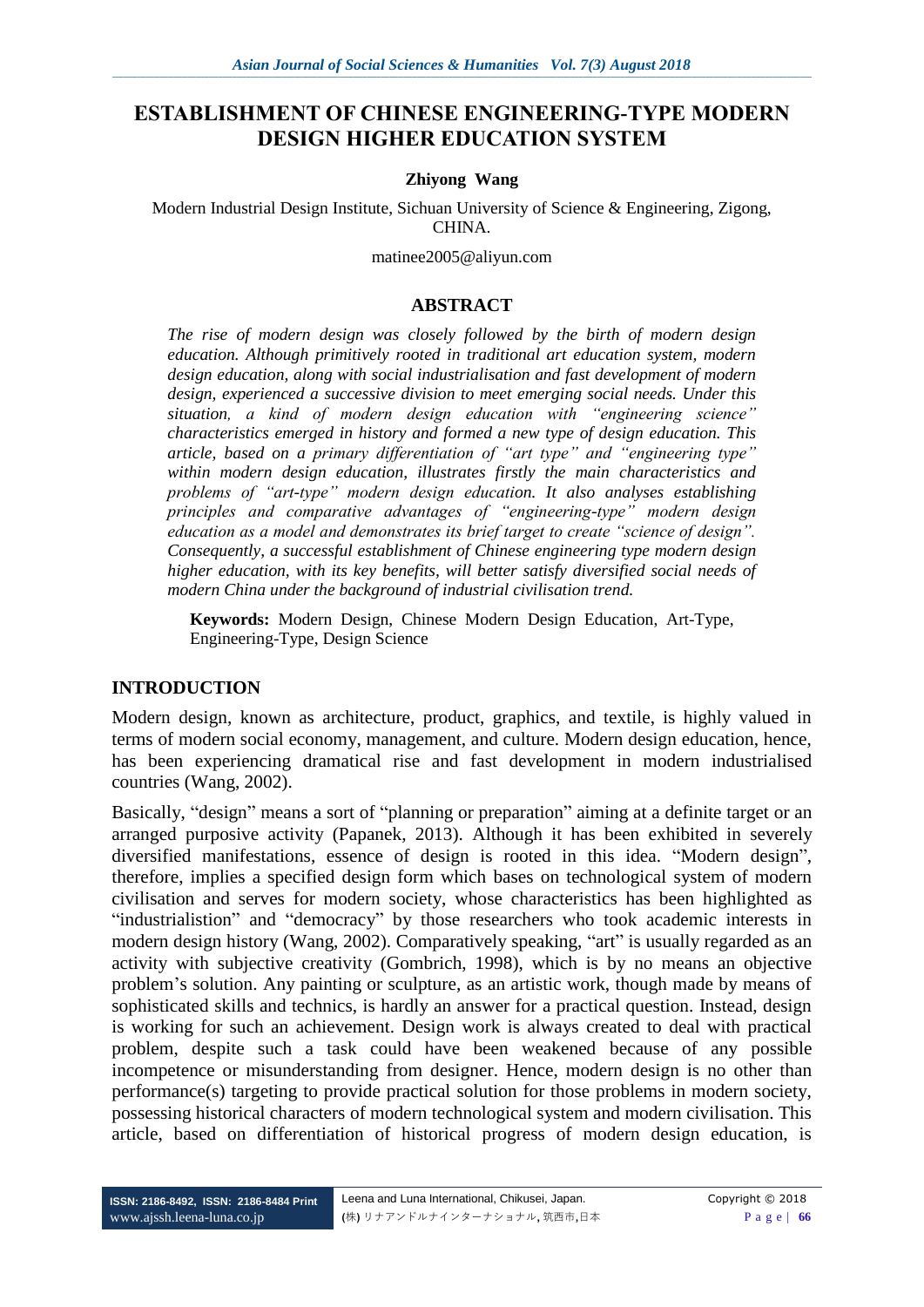presented to comparatively analyse Chinese modern design education modes in terms of "engineering-type" and interpret its education principles, advantages, and aim.

## **SOCIAL ORIGIN AND DIFFERENTIATION**

In retrospect, "design" had been defined as an approach or element of "artistic creation" activities in the Renaissance, which briefly referred to "sketch" or "graphics drawing" (Yin, 2013). According to this origin, the term "design" has been associated with, even regarded as a component of "art" since its birth. This is reason why the concepts of "design" and "art" are closely connected nowadays. For the same reason, early modern design education was emerging under the guidance of traditional art education mode. During the period of late 19th century, some design education activities were carried out within "art education institutes" in England and the United States (Wang, 2002).

With the rise of modern design and the fast development of industrialised society and industrial civilisation in Europe and the United States, however, "design" has been interpreted with new meaning. In late 19th or early 20th century, a series of design movements were launched, which are now known as "Chicago school" in America, "Deutscher Werkbund" in Germany, "De Stijl" in the Netherlands, and "Constructivism" in Russia (Pevsner, 2004; Raizman, 2007; Woodham, 2012). As the result of these movements and ideological contributions, "design" has been renamed as a method or operational process to fulfill rational functions and to reach targets under the support of modern industrial technologies, which formed a basic idea of "modern design". "Design", hence, completed a historical turning which had it transformed from "a subjective approach of artistic creation" to "an objective method of functional realisation". Consequently, traditional art education mode could no longer meet emerging needs efficiently under this changed background. On this issue, Wang, a Chinese modern design historian, has commented: although such kind of expanding way of teaching method based on art education institutes did work in the field of graphic design, "arbitrariness", "extreme individualism", "non-standardisation", and "antiteamwork" in free art would altogether become serious obstacles for those engineering coloured task, e.g., industrial design (Wang, 2002). "Engineering" characterised new design education mode thus appeared and "Bauhaus", an ideologically Deutscher Werkbund based design education institute founded in 1919, became its earliest representative. It was the first time in history that a school advocated design education should be founded upon "science and normalisation" (Frampton, 2004), which was then practised again in Ulm Academy of Design (founded in 1950s) with more maturity (Wang, 2002). That was a landmark of historical differentiation in the progress of modern design education. The history of Bauhaus and Ulm Academy of Design and the historic differentiation of modern design education have already declared a new "engineering-type" modern design education, which opposed to "art-type" modern design education systematically.

## **"ART-TYPE": PROPERTIES AND PROBLEMS**

Prior to detailed interpretation on characteristics, requirements, and possible comparative advantages of "engineering-type" modern design education in China, properties and corresponding problems of "art-type" modern design education within Chinese universities and art academies is to be discussed in first, according to theoretical studies of Chinese modern design education (Wu, 2011; Xiang, 2015; Yang, 2009; Yuan, 2014; Zhang, 2008) and the author's practical teaching experience.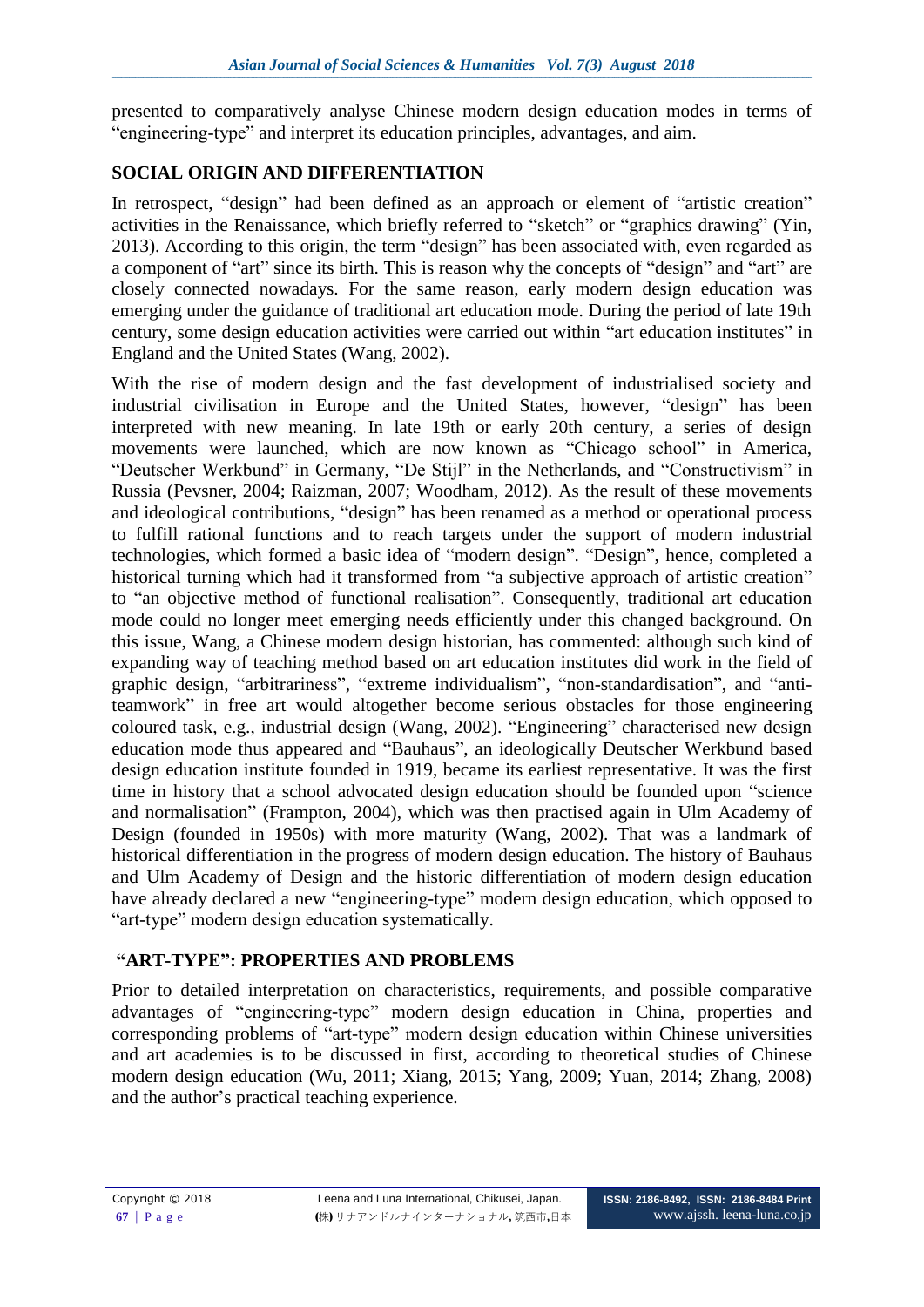## **Basic Orientation**

Rooted in traditional mode, "art-type" modern design education usually has "visual representation" a core mission of teaching programme which reflected by those so called "core curriculum" and its specified teaching contents, while the general task of modern design as "practical solution for problem" is marginalised, if not being completely ignored. Under the comprehensive influence of traditional mode and teaching methods, "art-type" modern design education give rise to an obvious consequence which allows students look upon "design activity" as "visual form's creation and representation" subconsciously. The function "to provide practical solution" of modern design, however, is extremely underestimated and modern design's way of thinking characterised by "questioning awareness" is in absence. It is consequently illustrated that "art-type" modern design education is "visual representation" oriented, instead of "question and solution" oriented.

## **Psychological Influence**

With "visual representation" orientation as core mission in "art-type" modern design education system, a psychological effect of teaching activity has been emerged dramatically. Under the same influence of traditional mode and teaching methods, students always receive psychological hints to heavily depend on subjective force, e.g., intuition, inspiration, or unconsciousness, whereas theoretical learning and rational thinking's nurturing has been neglected or despised intentionally by them. Despite the invaluable significance of intuition, inspiration, and unconsciousness on "design aesthetics" or "design innovation", "design" is a performance with rationalised intellectual pursuit (Hu, 2008). Modern design towards "question and solution" should rely on sufficient accumulations on theoretical knowledge, rational recognition, and reasonable analytic ability as intellectual background. "Art-type" modern design education is inclining to emphasise arbitrary outlet of intuition and unconsciousness in teaching process, instead of intensive training on rational way of thinking for practical design solution. Nevertheless, any efficient and reliable modern design work, e.g., "road planning within a residential community in terms of distance's minimisation between gateway and each dwelling unit", or "space design of desks within an office-room in terms of economic efficiency and comfortability" (Jones, 1992), will be hardly accomplished only with arbitrary artistic or aesthetic creation. Correspondingly, it is illustrated that "arttype" modern design education does not concentrate on rationalised intellectual pursuit, but on psychological edification of subjective aesthetic creativity.

## **Teaching Practice, Management, and Policy Making**

Educational idea and position of teaching staff have been disclosed from the core mission and psychological edification of "art-type" modern design education aforesaid. "Visual representation" or psychological hints with "intuition and unconsciousness" exactly resulted from "art-type" teaching staff and their practice. This is an issue of "one question with double terminals". there are two aspects to manipulate such an interactive practice under "art-type" education background.

First, for the sake of same historical origin, currently most teachers who are responsible for modern design teaching practice themselves were "art-type" modern design education's product, whose background knowledge with cognitive bias have been revealed by their teaching practice to considerable extent. In this situation, many teachers do not make sense of difference between "design" and "art" education task clearly, if not obscure them deliberately.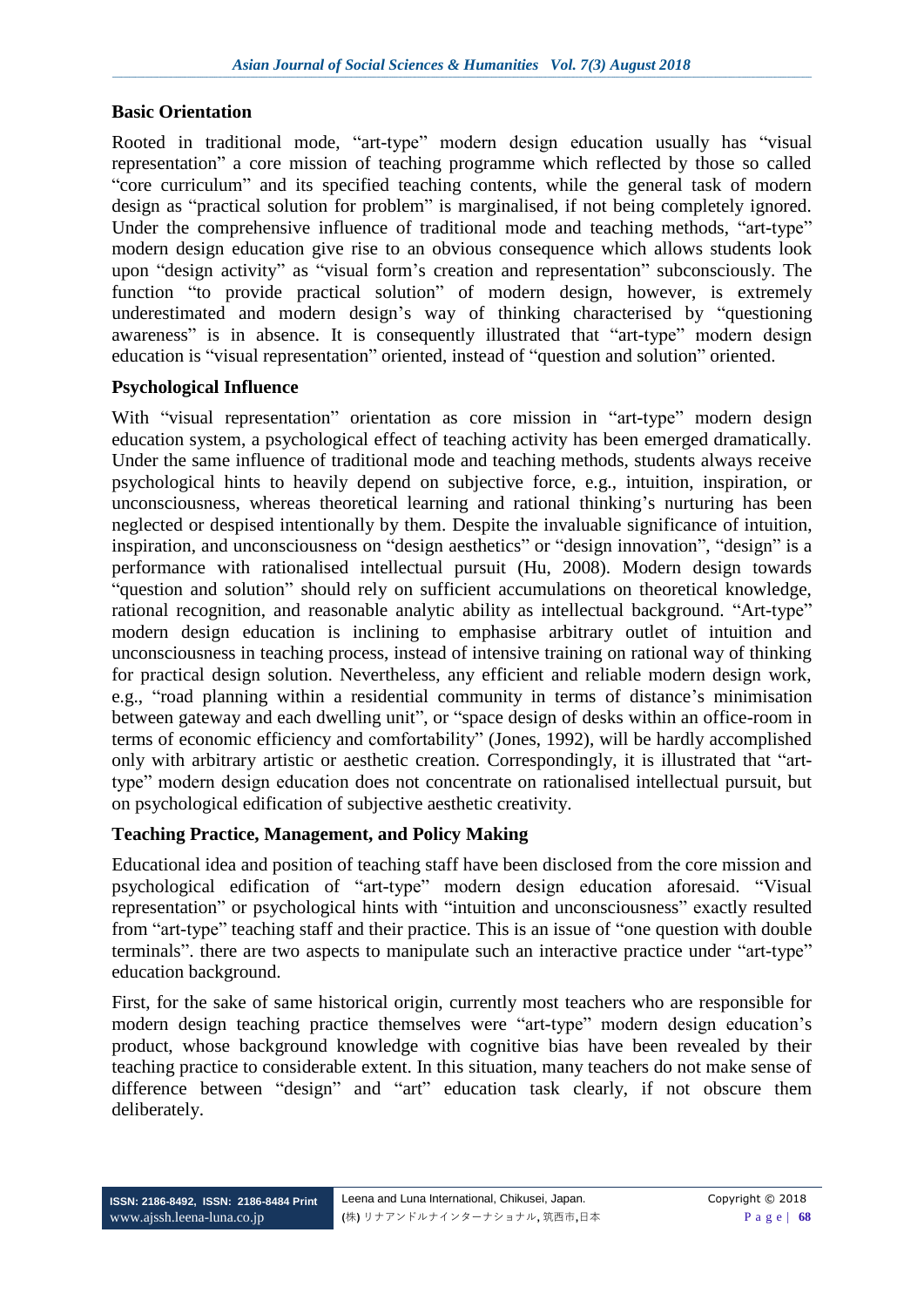Second, not only teachers in practising frontier but also those staff at teaching management and policy making level conserve severely similar idea or position since they were the same educational production. They, as administrative officer or policy maker, advocate and motivate the mentioned "art-type" teaching practice from the perspective of teaching management and policy making at macro-level, with only those identified teaching activities available. Although teaching innovation have been supported under "art-type" education mode, any attempt or experiment's practical performance and effect, once overstepped their limitation in mind, will be not insured with suitable ideological conditions at managing and policy making level, let alone leading to an all-new education mode.

## **Systematic divergence**

Followed by the corresponding problems, the illustrated properties inevitably gave rise to a systematic divergence of "art-type" modern design education. It means, on the one hand, "arttype" education mode possesses in large part "subjectivity" and "arbitrariness" in teaching practice since many educational requirements of "art styled" are not measurable and with no objective targets, on the other hand, "subjectivity" and "arbitrariness" coloured modern design education is to be exercised at the expense of "objectivity" and "scientific nature", which has typically manifested "indifference" for scientific design process and methods. It is never strange that scientific design process and methods in modern design activity, e.g., "investigation", "experiment", "analysis", and "estimation", are usually relegated to second position (even to complete disregard) in teaching practice of art education institutes. Although such factors have showed extreme importance for modern design or are the key qualification for a successful modern design task (Dai, 2016; Liu, 2007), the innate properties of "art-type" modern design education, for lack of well-matched rational idea and knowledge background's sake, failed to support any scientific procedure in modern design.

## **"ENGINEERING-TYPE": PRINCIPLES, ADVANTAGES, AND AIM**

## **Establishment Principles**

Based on the interpretation aforesaid, unless experienced complete but severely difficult reform, instead of superficially detailed change, a real "engineering-type" modern design education system would be hardly established and rooted in art education institutes. Therefore, how it can be made? For author's opinion, two possible ways of establishment are to be presented.

Approach 1: to found independent "design academy", or to found independent "design school" within an existed university.

Approach 2: to form "design profession", "design faculty", or "design branch institute" in (engineering science backed) mechanical engineering school or architecture school within an existed university.

The first approach is characterised by these highlights, which allow a new setting of educational policy making, management, and teaching practice's operational mechanism and staff's recruitment mechanism on the basis of "engineering-type" modern design education's principal requirements in independent design academy or design school, so as to be differentiated strictly with traditional "art-type" education mode in advance and to reach new target, while the second is featured by those characteristics, which are inclining to satisfy the needs of modern design education with scientific tendency and with its operational mechanism or teaching methods in engineering science backed mechanical engineering school or architecture school, in order to develop its dominant position in "rationality" and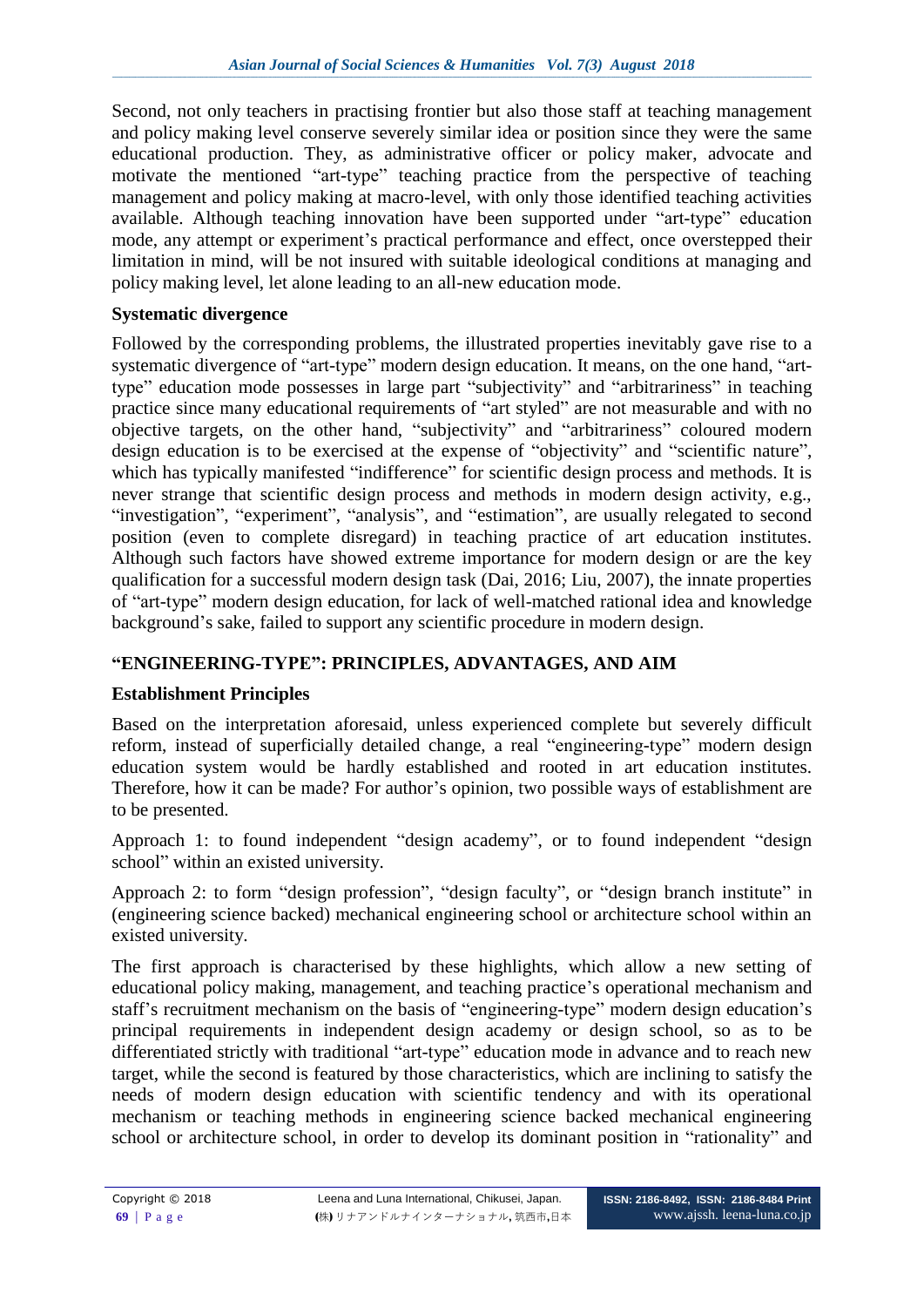"objectivity" to higher extent and then to reach new target (Zhang, 2015), although lack of superiority in visual representation or psychological edification of aesthetic intuition.

Nevertheless, no matter which way were adopted to establish "engineering-type" mode, it should adhere to the following principles.

Principle 1: "questioning awareness leading" as a guidance of teaching task. It aims to have students who are nurtured under "engineering-type" education mode acquire ability to learn modern design methods which are going to resolve practical problems effectively, instead of constrained to create visual form randomly or blindly.

Principle 2: concentrating on students' rational way of thinking training. It aims to support intellectual pursuit of "resolving practical problems with modern design methods" in terms of theory and idea.

Principle 3: setting up teaching staff who are competent to realise "engineering-type" education mode. It aims to answer for teaching task and target of "engineering-type" modern design education, in terms of "teaching practice" and "educational management construction and operation" at micro-level and "educational policy making" at macro-level.

Principle 4: strengthening "objectivity" and "scientific nature" systematically. It aims to supply a "scientific and normalised" foundation in modern design teaching process, in order to let design solution, as intellectual pursuit, receive agreement with more practical and reliable basis, and to avoid receiving agreement only with arbitrary artistic creation upon "witchcraft-like" psychological influence.

## **Comparative Advantages**

Potential disadvantage of "engineering-type" modern design education should be taken into consideration, before any discussion on its comparative advantages. With full consideration on latent weakness, comparative advantages will be emerged to a certain degree. As to potential disadvantage, it is viewed as possible "mirror image" reversal of "art-type" modern design education, which means, for concentration on science nature's sake, "visual form presentation" or "aesthetic judgment and unconscious creativity" would appear to be weak, particularly in teaching process of "design faculty" and "design branch institute" within engineering science backed mechanical engineering school or architecture school. Hence, a relevant training course is going to be integrated into systematic teaching programme, in order to avoid possible weakness and its followed consequence.

"Visual form presentation" or "aesthetic judgment and unconscious creativity" training course within modern design education, however, is essentially different from those edification within traditional art education. Possessing such charismatic creative power itself strongly suggests "purpose" in artistic creation activity, say, "art for art's sake", while this power only a practical means in design creation activity, as have been clarified, "design" should not have this sort of aim. Now that "artistic presentation and creation" is evaluated only in terms of "means" for modern design activity, its potential disadvantage could be evaded for a means, which is adopted to reach target, is going to be obtained by effective training. Therefore, with efficient training course which integrated into educational aim strategically, the students who are nurtured under "engineering-type" modern design education could acquire basic capability in "visual form presentation" or "aesthetic judgment and unconscious creativity" and have them an effective means to achieve the defined goal.

Once potential disadvantage has been avoided, "engineering-type" modern design education, as a systematic mode, will exhibit its comparative advantages in following way.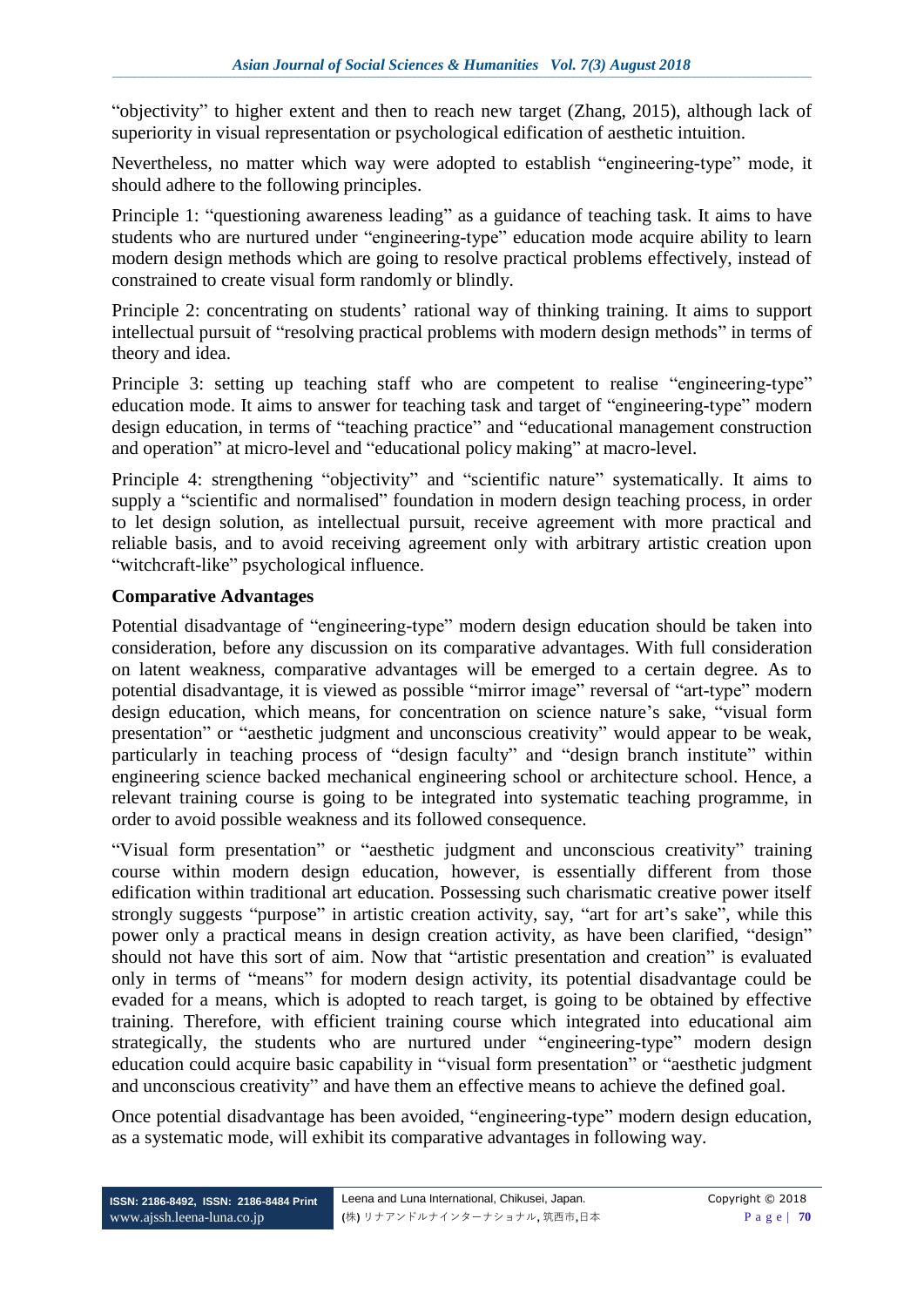Advantage 1: to obtain necessary ability of "rational way of thinking" based on systematic training of scientific design process and methods. It lets students competent to discover design problem in designing course and to make rational analysis and accurate judgement on design problem.

Advantage 2: to obtain necessary ability of "problem resolving" based on acquired rational way of thinking. Design activity will be presented and estimated objectively as effective solution for specified practical problem.

Advantage 3: to obtain necessary ability of "cooperation", "systematic organisational coordination", and "self-management" in team work. Far away from extremely individualised artistic creation activity without any cooperation, team work is vital to "engineering-type" accomplishment. Hence, the students under "engineering-type" modern design education will take advantage of "team spirit" as innate dominance of "engineering-type" work, in order to response to more complicated design task and to ensure target to be reached under the condition of systematic organisational coordination and management.

Advantage 4: to obtain necessary ability of establishing rationalised design idea under modern design theoretical training. It has students recognise "intellectual pursuit" essence of modern design and avoid possible "anti-intellectual" tendency of "art-type" modern design education under extremely subjective individuality applause.

#### **Aim of Education**

If "art-type" modern design education aims to create "design art" or a kind of artistic presentation form with "design" (as an approach) to meet cultural need of Chinese modern society (as classical art corresponded with artistic need of ancient society), "engineeringtype" modern design education, instead, is to found "design science", in which "artistic creativity" is merely integrated into scientific design activity as a means, so as to solve practical problems in Chinese modern society. Compared with "engineering science" as methods to cope with relationship between "objects", "design science" is targeting to relationship between "human" and "object" (Wang, 2002). In order to reach this aim, it requires (a) Scientific design theories which dramatically similar to "engineering science", in which theoretical basis is fundamental for any performance and engineering task can hardly be achieved without theoretical knowledge, whereas artistic activity could only relay upon individualised subjective intuition or subconscious creativity; (b) Normalised design process and methods, rationalised design estimations, and interdisciplinary perspective covering natural and engineering science, social science, and humanities study, eventually to confirm science nature and openness of "engineering-type" modern design education. Nonetheless, for the relationship between "art-type" education mode and "engineering-type" education mode, the author never implies that the latter is a replacement of the former. Rather, under industrial civilisation with extremely diversified social needs in modern China, a fully differentiated modern design education mode will better satisfy such various needs in any case (Zhu, 2013). Accordingly, a brief comparison between "art-type" and "engineeringtype" modern design education is made as following.

|                               | Art-type              | Engineering-type      |
|-------------------------------|-----------------------|-----------------------|
| Orientation                   | visual representation | question and solution |
| <b>Psychological Training</b> | subjective creativity | intellectual pursuit  |
| <b>Teaching Method</b>        | artistic performance  | scientific operation  |
| Aim                           | art of design         | science of design     |

| Table 1. A comparison between "art-type" and "engineering-type" mode |  |  |
|----------------------------------------------------------------------|--|--|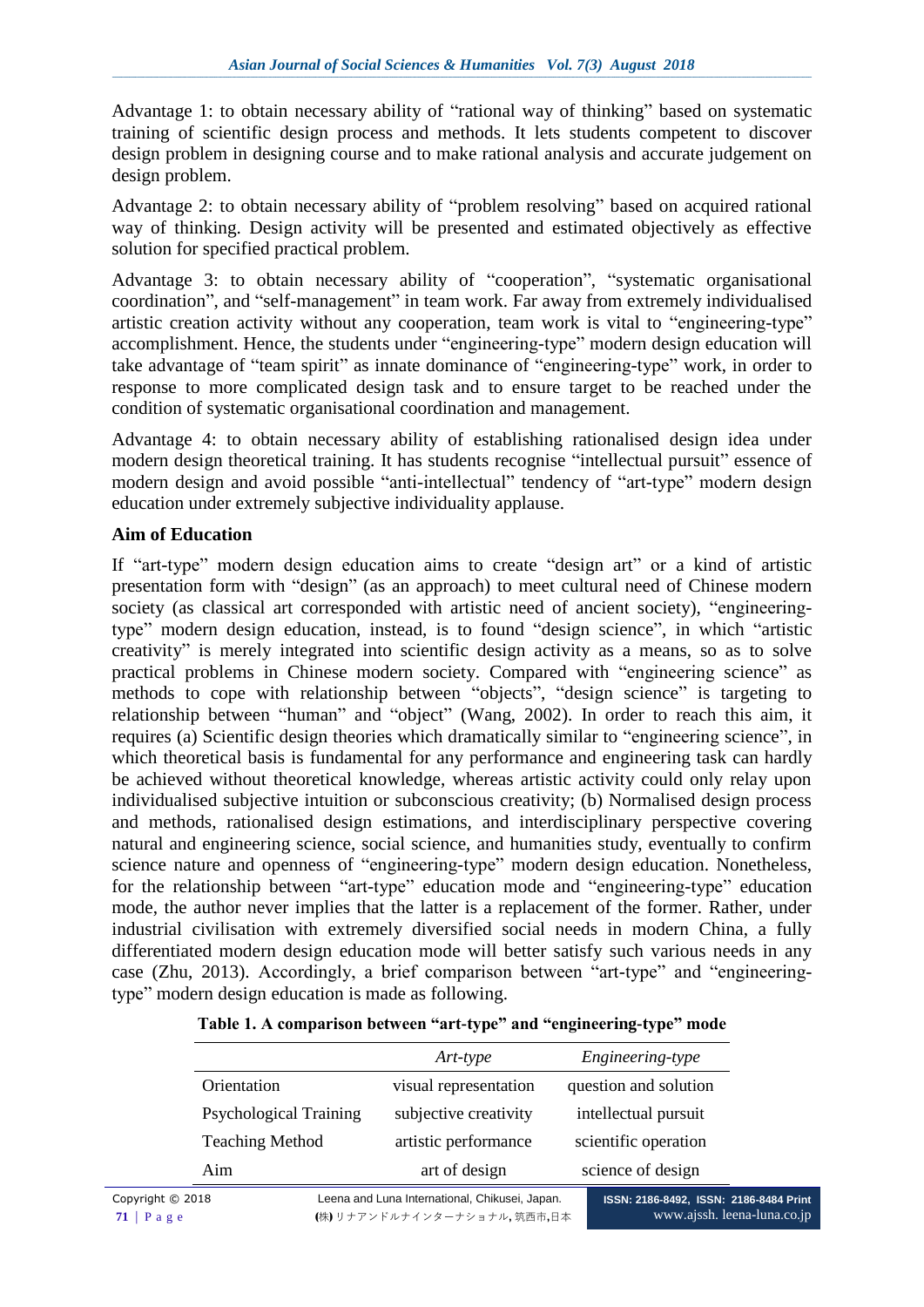## **CONCLUSIONS**

Modern design education is a historical product of social development under industrial civilisation background in China. Strongly diversified design needs of modern industrialised society lead to dramatic divergence of modern design education mode and "engineeringtype" modern design education becomes an inevitable outcome from diversified design needs within the same social context. Essential differences do exist between "art-type" and "engineering-type" modern design education, which mainly manifest in establishment principles, education aim, and accordingly in unique teaching methods and comparative advantages of "engineering-type" education mode. Consequently, "engineering-type" modern design education is aiming to construct "design science" in order to better satisfy specified social needs, which are otherwise failed to be answered by "art-type" modern design education, as the former does not manage to meet those needs which have already been answered by the latter.

## **ACKNOWLEDGEMENTS**

The research was supported by China Scholarship Council under Grant Number 201708515122. The author would like to present acknowledgments to Professor Akira Koyama and Kobe Design University, where the author is doing academic study as a visiting researcher under the guidance of Professor Akira Koyama, during the period of 2017 and 2018.